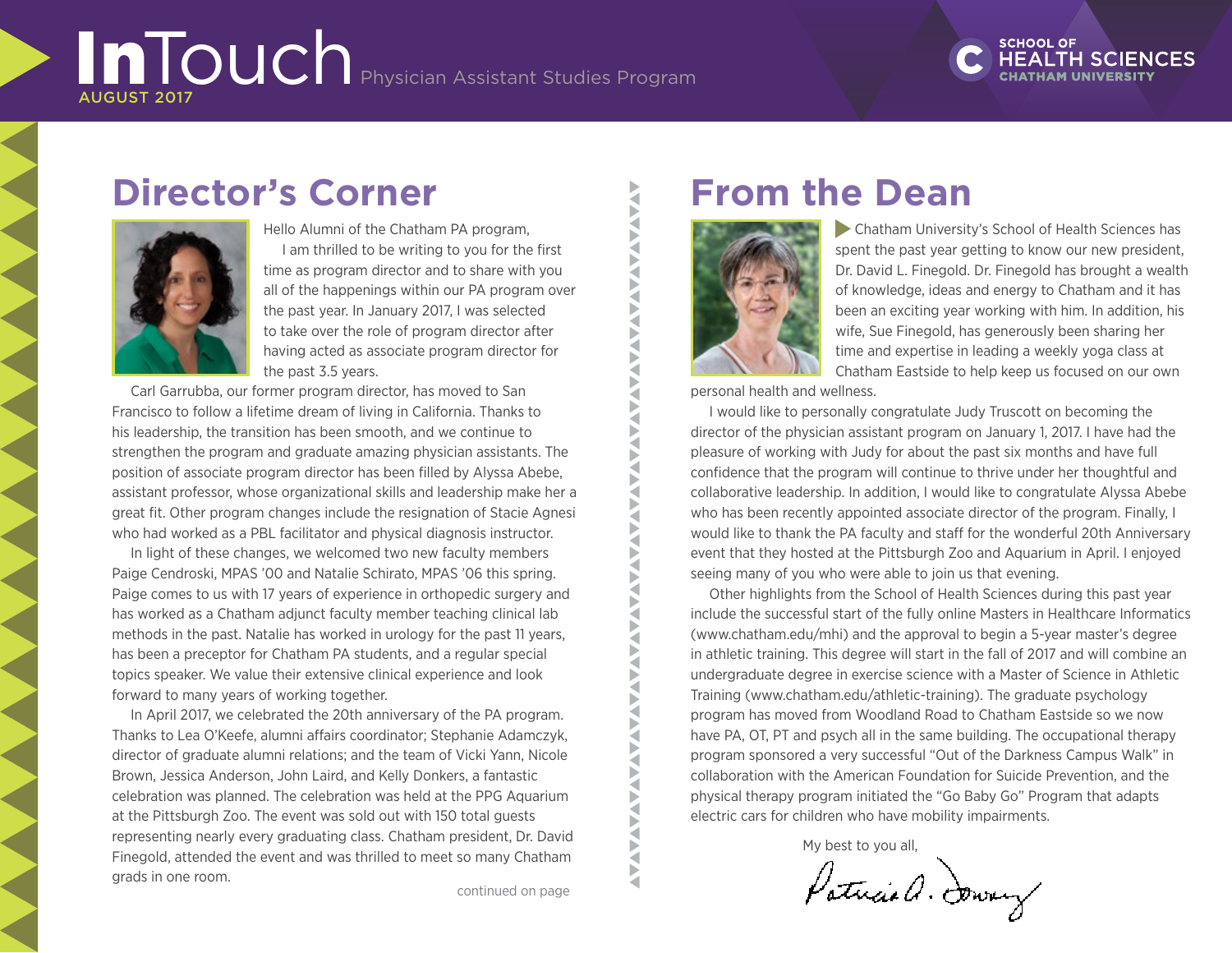# FACULTY AND STAFF SPOTLIGHT



### **Alyssa Abebe, MPAS, PA-C**

#### *Associate Program Director, Assistant Professor*

Alyssa is a 2006 graduate of Chatham's PA program and still work one day a week in HIV clinical research. Though she loves Pittsburgh sports, she is an Ohio State buckeye fan first and foremost! In her spare time, she likes to read and try new restaurants with her husband and hang out with her

two children. Alyssa says it has been great to be back at Chatham teaching and facilitating PBL!



### **Jessica Anderson, MPAS '10, PA-C**

*Associate Director of Clinical Education (Clinical Coordinator), Assistant Professor*

As a 2010 alumna, former preceptor and adjunct, Jessica has been with Chatham's PA program as the Associate Director of Clinical Education since January 2015. She worked previously for over four years in family practice

and occupational medicine. She oversees clinical coursework and works in collaboration with clinical faculty and staff to recruit and maintain quality clinical sites for student rotations. She serves on various University and program committees, and also serves as the faculty advisor for the Pre-PA club. She devotes her time outside of Chatham to spending quality time with her husband and their two young children.



### **Nicole Brown, MPAS, PA-C**

#### *Skills Coordinator, Assistant Professor*

Nicole is a 2011 graduate of the Philadelphia College of Osteopathic Medicine (PCOM) PA program. After graduation she worked clinically as a hospitalist PA prior to moving to Pittsburgh. Since 2012, Nicole has worked in emergency medicine and continues to work clinically in this setting

at Magee-Womens Hospital. Nicole accepted an assistant professor position at Chatham University in August 2015 and served as a full-time PBL facilitator prior to taking on her current role as the Skills Coordinator this past January. Nicole and her husband, Bill, welcomed their first child in March and are enjoying the adventures of parenthood!



### **Paige Cendroski, MPAS '00, PA-C** *Assistant Professor*

Paige joined the PA program this year and is a full-time PBL facilitator. A 2000 Chatham graduate, she is happy to be back to work with the graduate students as they become qualified, competent physician assistants that make a positive impact in our communities and throughout our

country. Paige has worked with Greater Pittsburgh Orthopaedic Associates for 17 years and continues to work clinically part-time. Paige is married to her wonderful husband Dave and has three incredible children—Ava, Adam, and Peri. As the best times are with her family, she can be found on the sidelines at the soccer fields, bundled up in the ice rinks, or courtside at basketball games.



### **Denise Devlin**

#### *Clinical Coordinator Program Assistant*

Denise has been working with the Chatham PA program since 2008 to help coordinate the students' clinical rotations. She takes pride in ensuring that our students have the best possible clinical experience. Her personal interests include gardening, vegetarian food, movies and her volunteer work for Foster Cat, Inc.



### **Kelly Donkers, MPA, PA-C**

#### *Academic Coordinator, Assistant Professor*

Kelly began working for the PA program in August 2008 as a full time PBL facilitator, and since then has also served as the Skills Coordinator before taking the position as Academic Coordinator. She serves as the liaison for simulation studies to the STAR Center at West Penn for the PA program. She

has served an AAPA Delegate for the states of Maryland and Pennsylvania. Kelly resides with her husband, Jason, and daughter, Keira.

# **Susan Hawkins, MS ED, PA-C**

#### *PBL Coordinator, Associate Professor*

Susan has been with the Chatham PA Program since its inception in 1995. She continues to tend and nurture PBL at Chatham. She is participating in research on a scale for PBL readiness, test anxiety, facilitator experience and PBL supervision. She continues to give workshops at the annual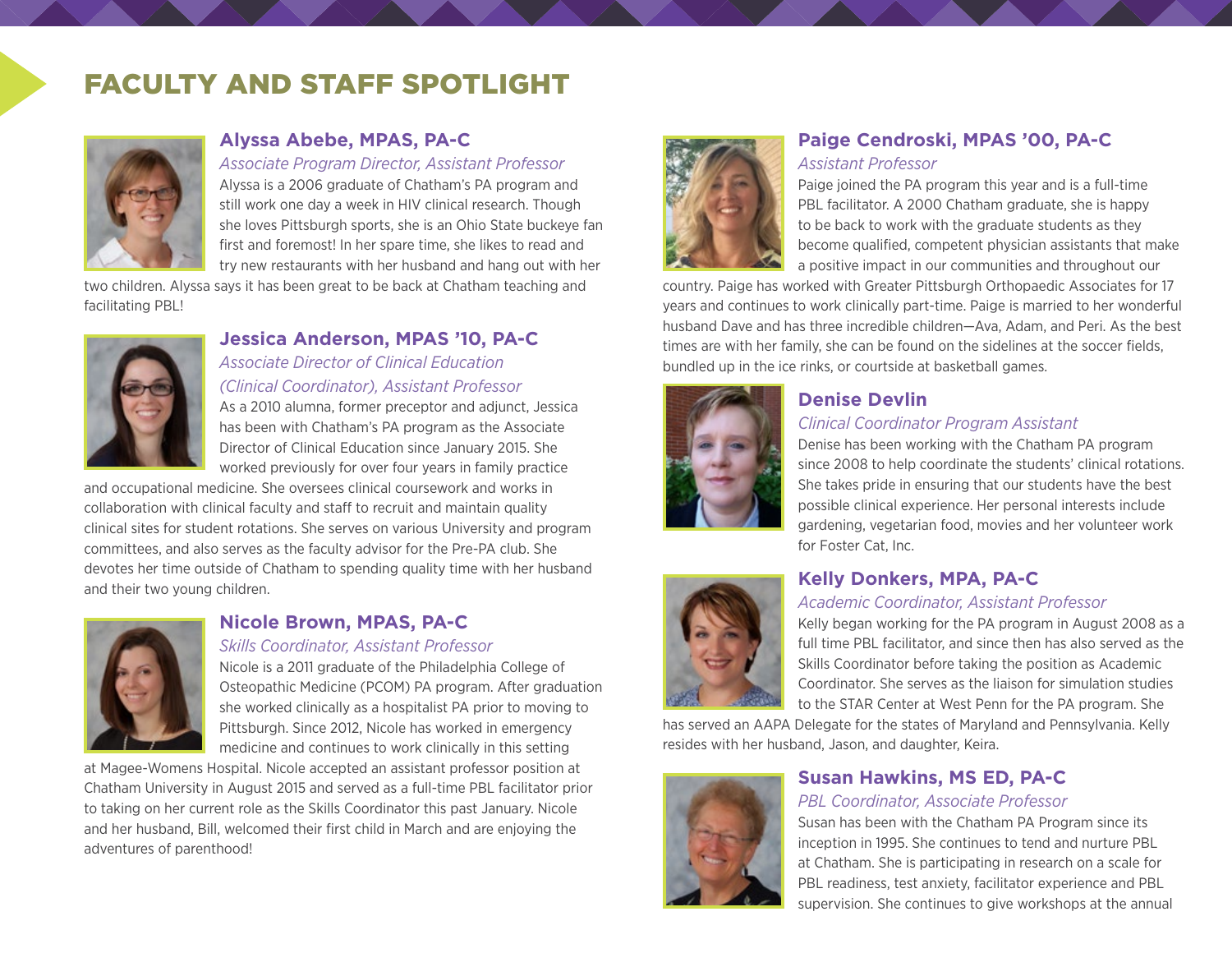PSPA Education Conference and she is an accreditation site visitor for ARC-PA. She enjoys hiking, biking, movies and watching the lives of her adult daughters unfold.



#### **Janet Kuzora**

#### *Program Assistant*

Janet began her employment at Chatham in September, 2009 after an extensive administrative career, working mainly at Duquesne Light for 25 years. After spending some time at home to raise her daughter, she began here as a part-time administrative assistant in the interior architecture

program. Janet was always interested in becoming a part of the PA team, as she found the subject matter of extreme interest. Janet is married with one teenage daughter. In her spare time, she enjoys swimming, beach vacationing, shopping, experiencing restaurants and spending time with her family and friends.



### **John Laird, ND**

#### *Admissions Coordinator, Associate Professor*

John Laird earned his Doctor of Naturopathic Medicine degree from John Bastyr College of Naturopathic Medicine in Seattle, Washington. He has been a faculty member in the PA program for 20 years, and currently teaches Clinical Application of the Basic Sciences. Dr. Laird also coordinates

an undergraduate major in Integrative Health Studies, and practices one day a week as a naturopathic counselor at the UPMC-Shadyside Center for Integrative Medicine. On summer days, he can be found enjoying rural life at the Datta Retreat Center, a yoga and meditation center north of Pittsburgh.



#### **Lea O'Keefe, MPA, PA-C**

#### *Clinical Coordinator, Assistant Professor*

Lea O'Keefe is a 2002 graduate of Duquesne University PA program. Lea was a part-time clinical coordinator at Chatham University from 2006-2007. She rejoined Chatham in 2013 as full time faculty and clinical coordinator for the physician assistant program. Lea also serves as the

alumni coordinator for the PA program. She has worked clinically in surgery and gastroenterology since graduating. Lea enjoys spending time with her husband and two children.



### **Natalie Schirato, MPAS '06**  *Assistant Professor*

Natalie is a 2006 graduate of Chatham's PA program. After graduating, she went to work for Triangle Urological Group where she practiced as a full time then part time PA for over ten years, the PA coordinator for six years, and still sees patients on a casual basis. She remained active with

Chatham's PA program over those ten years as a preceptor, special lecturer, and interviewer of incoming students. In March 2017, she accepted a position as an assistant professor at Chatham, and is a full time PBL facilitator. Outside of work, Natalie spends time with her husband and two children, and hopes to add a dog to the mix soon!



## **Gabrielle Strong, MBA**

#### *SBIRT Grant Manager*

Gabrielle Strong, MBA, is the Grant Manager for the PA program. She coordinates day to day operations for the SBIRT grant, and lectures on health care disparities for the PA Program. Additional resources including Poverty Simulations are available for SHS use.



# **Victoria Yann, MS Ed.**

#### *Assistant Director of Education*

Victoria Yann holds a bachelor of science degree in biology from Allegheny College and a master of science degree in education from Duquesne University. After working in brain research and cancer research for seven years, she moved into the field of education where she has been employed

since. She was a full-time instructor at several post-secondary schools then served as the Health Career Coordinator for Southwest PA Area Health Education Center. At Chatham, she acts as the Assistant Director of Clinical Education.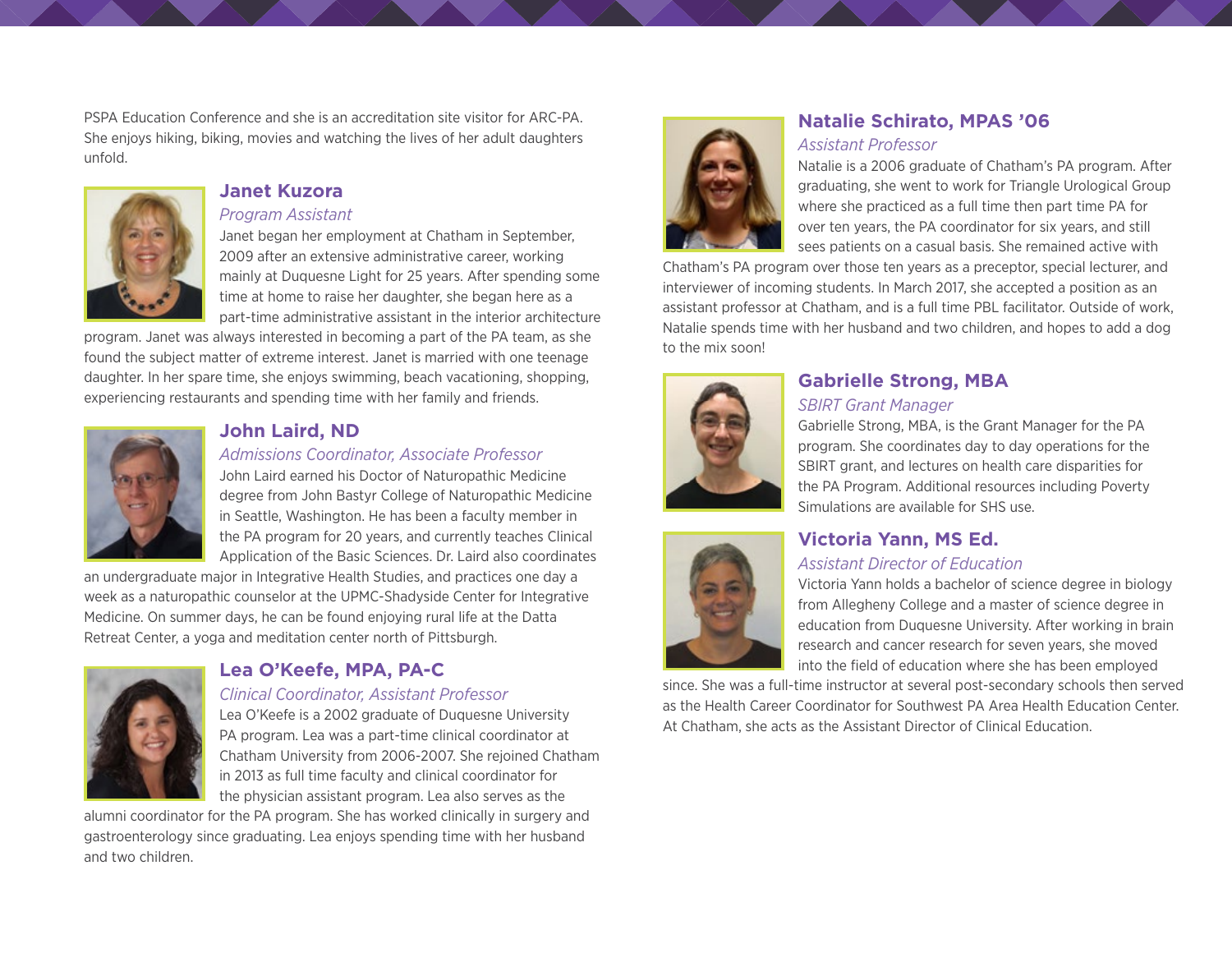# **20th Anniversary for Chatham Physician Assistant Studies Program**

Chatham University's Physician Assistant Studies program celebrated its 20th year anniversary in 2017. A celebration was held at the Pittsburgh Zoo and PPG Aquarium on April 22, 2017. This was a sold out event with over 150 people in attendance. A special thanks to Chatham University's Graduate Alumni Relations for their help and support with this event! Thank you to all alumni who attended! It was great to see all of you!



















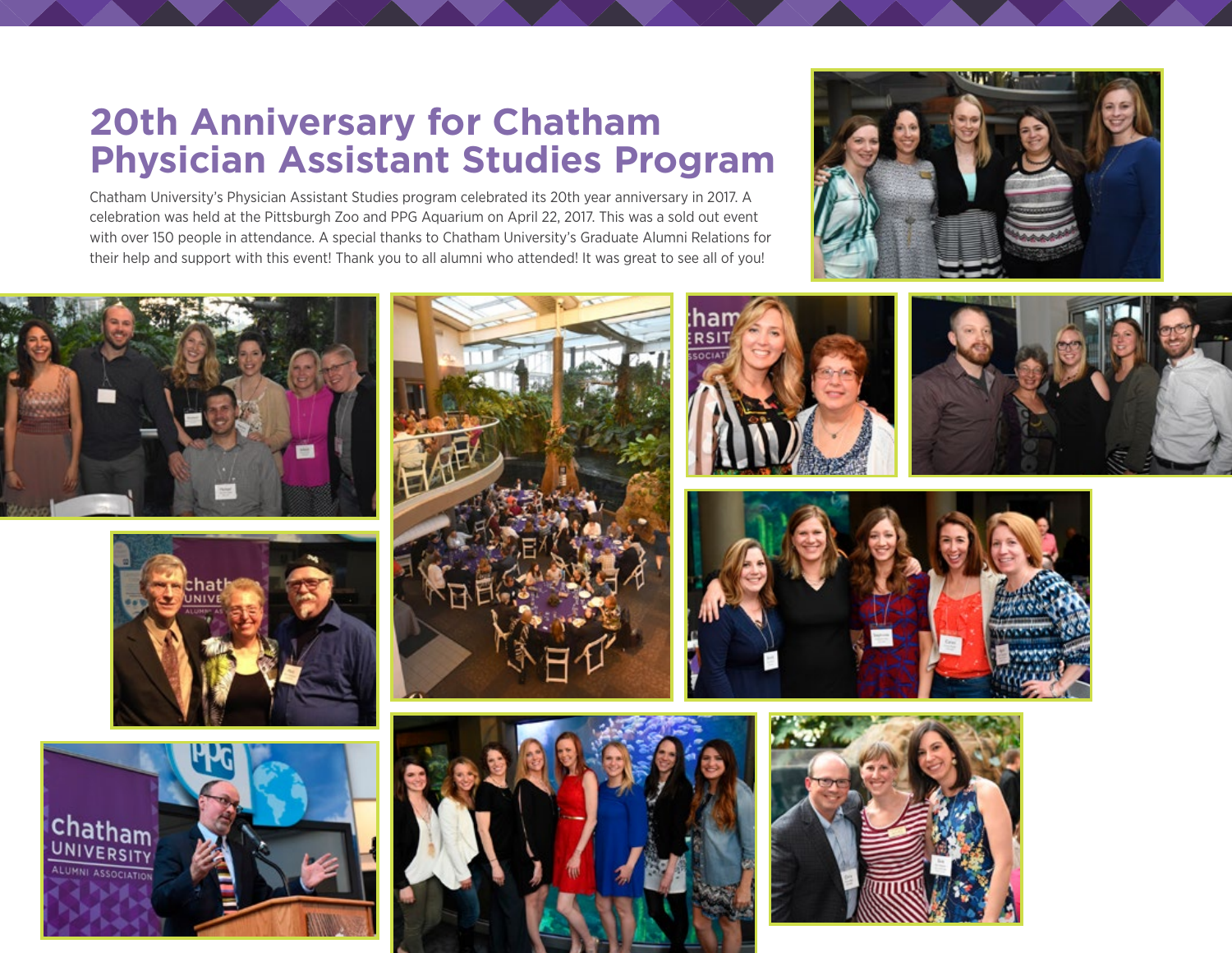





# **20th Anniversary celebration (cont)**











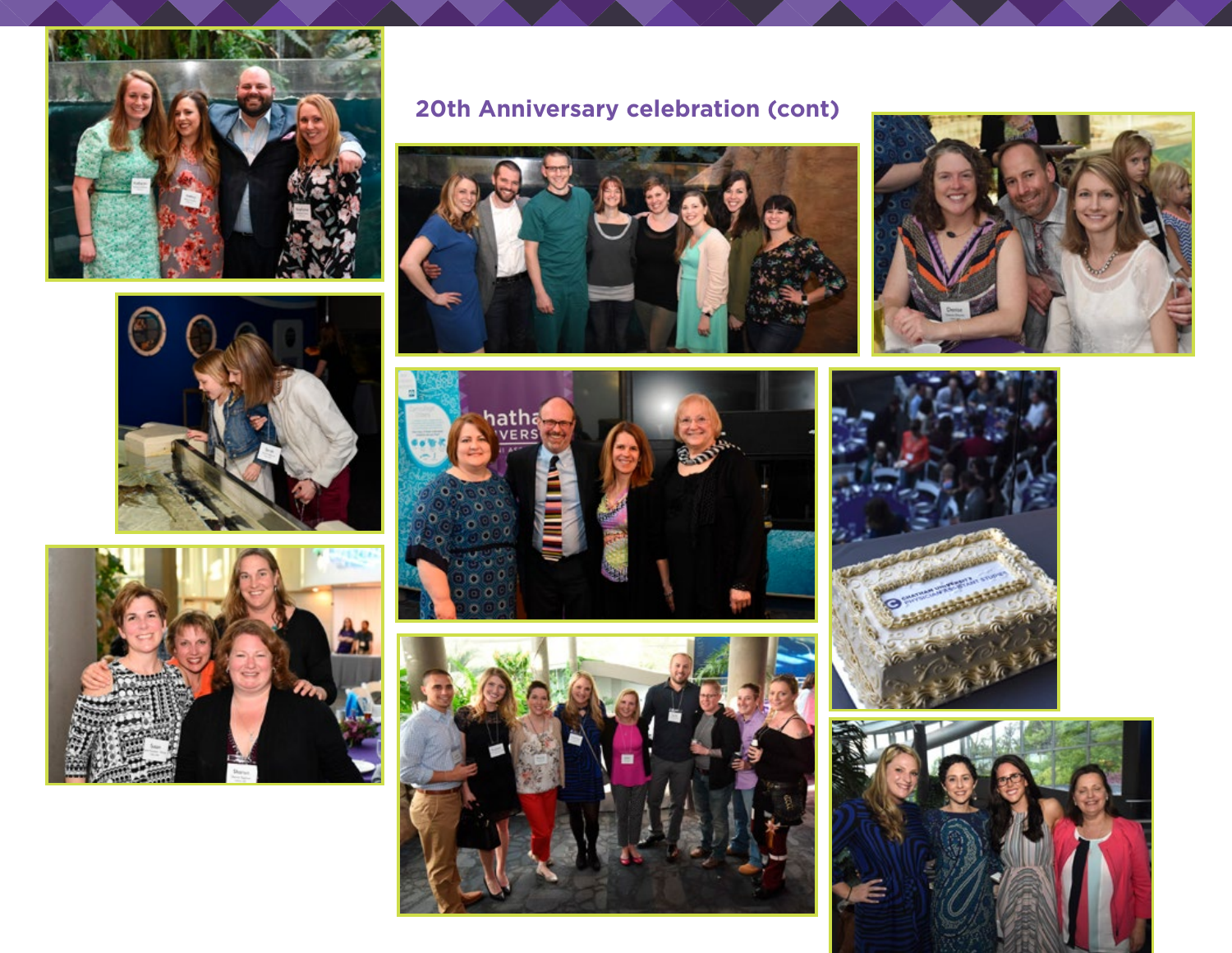# IN MEMORIAM

## **Evelyn Gilbert**

Susan Hawkins, MS ED, PA-C, *PBL coordinator, associate professor*



The Chatham PA Program and the city of Pittsburgh lost a long-time PA advocate in Evelyn Gilbert in January of this year. Those of you from the early years of the PA program will remember her as a preceptor at the Women's Health Center, and she often participated in admissions interviewing. She was one of our first preceptors when the program began and served as a mentor to students.

₹ ◀ Þ E **AN** 

**ANAVA** 

₹ E Ε ◀ Þ ₹ Б ₹ E ◀ ◀ ₹ ◀ ₹

Evelyn was a medical technologist, and I remember meeting her when I was a second-year PA student, in a class largely composed of military corpsmen and nurses. She was working as a medical technologist and wondered if she could handle PA school academically. As a graduate of Pitt with medical experience, I assured her that she could.

She was the PSPA Humanitarian Physician Assistant of the Year in 1995, and won an award from the Southwestern PA Area Health Education Center (AHEC), Inc. for "Outstanding and Dedicated Service to the Teaching of Health Professional Students." Evelyn was passionate about patient education, women's rights and health care equity. She brought her husband Gil to many Chatham events, and I remember him sitting patiently in a lobby while Evelyn took part in admissions interviews. They were married for 42 years when he died. She took part in the Mt. Ararat Baptist Church's Health and Wellness Ministry until her health began to fail.

Please take a moment to remember Evelyn and her contributions to the Chatham PA program.

### **Director's Corner,** *continued from page 1*

The spring of 2017 brought about another change for the program with a large renovation project at Chatham Eastside. In order to accommodate increasing undergraduate enrollment, Dilworth Hall is being converted back to undergraduate housing, thus displacing Dilworth faculty. With that conversion, new offices, classroom space, a cadaver lab, and a large auditorium space are being created at Eastside. We would love to tour you around the new space, so come to visit!

As the class of 2017 is in its final preparation to become certified PAs, we are excited to be graduating our 1000th student. Other accomplishments that we are proud of include student participation in the Jewish Healthcare Foundation – Death & Dying Fellowship, the VA Health Professionals Scholarship Program, the Whiteside Schilling Scholarship, and the Society of PAs in Otorhinolaryngology and Head & Neck Surgery Student Scholarship. Faculty accomplishments include publications in JPAE, JAAPA and others. And Susan Hawkins has provided service to the profession by acting as a site visitor for ARC-PA and providing PBL training to other educational institutions.

We have maintained an impressive PANCE pass rate over the past two years with a 100% and 99% pass rate. Over the past five years, the pass rate is 97% which is better than the national average five-year pass rate of 95%. This pass rate is a direct reflection of the students' and faculty's hard work.

Throughout the newsletter you can read more about our students, faculty, and staff. I would love to hear about all of you as well. Contact me with anything you would like to share - [jtruscott@chatham.edu.](mailto:jtruscott@chatham.edu) Or, better yet, come to visit at Chatham Eastside.

I look forward to hearing from you or seeing you at our next alumni event!



# **Graduating Class of 2017!**

Congratulations to the Class of 2017! Chatham faculty and staff wishes you the best in your future endeavors!

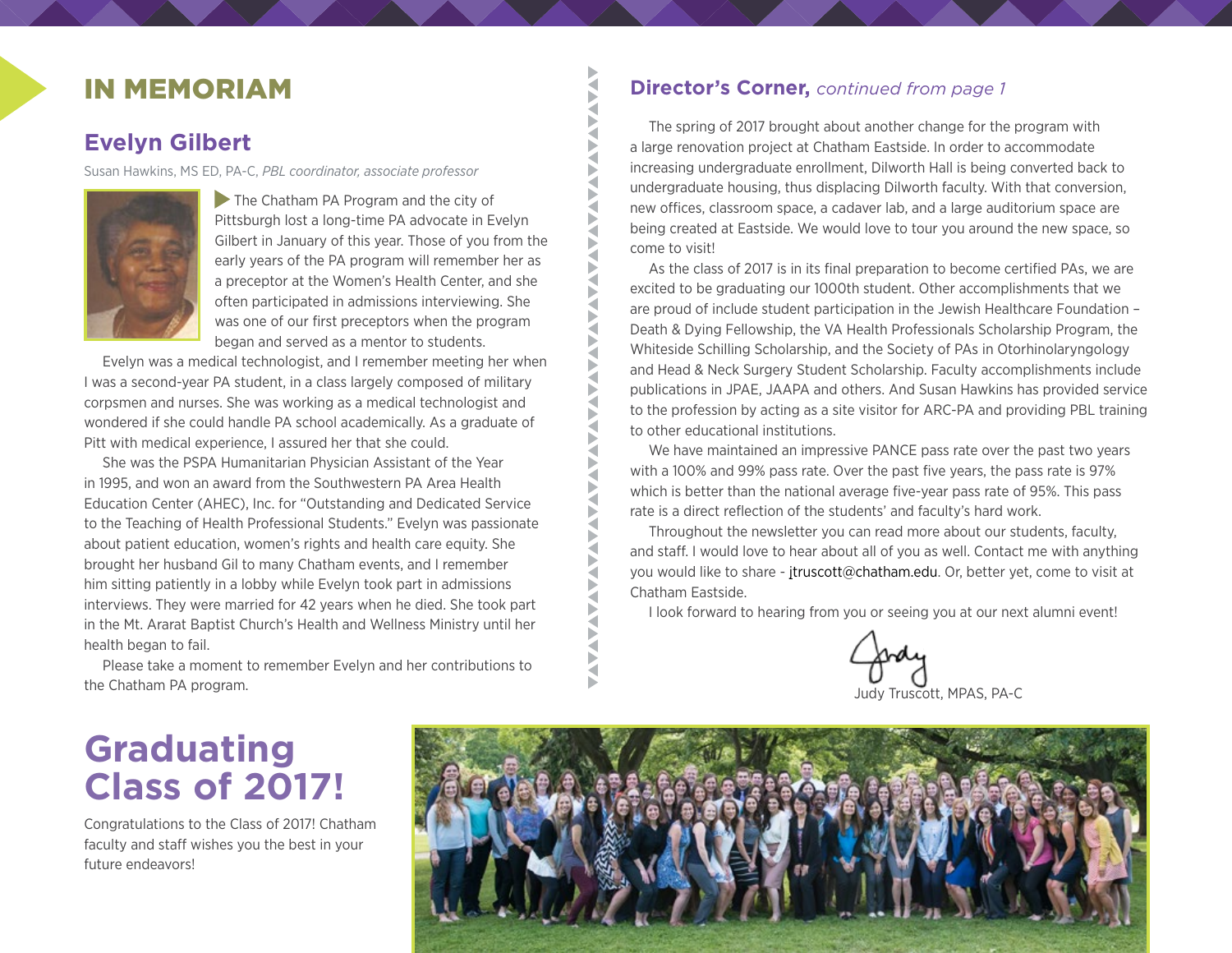# From the Medical Director

#### Dear Chatham PA Alumni,

I am thrilled to be entering my fourth year as medical director of the Chatham PAS program. As I have grown into this job, my focus has been on building relationships with the students and growing in my own understanding of the partnership between PAs, physicians, and other professionals in the team environment where most of us now work. I have been afforded the



opportunity to get to know our new president, Dr. David Finegold, be a part of the amazingly smooth transition from Carl's leadership to Judy's, and have breakfast with the inspiring and impressive Dr. Deqo Mohamed, the Somali physician and social activist who honored Chatham as our graduation speaker this spring. I have also been touched at the outpouring of love I witnessed at the 20th anniversary alumni event in the shadow of the shark tank (**#notametaphor**) at the Aquarium in April. In my own clinical work, I have had the opportunity to build a strong

relationship with two first-rate PAs over the past year, and that experience has helped me recognize both what our students already bring to the table, and what other tools I might be able to provide them to foster confidence, independence and excellence when they step into the clinic themselves.

Toward that end I will be continuing my involvement with the first-year class, both as a guest lecturer on topics including social and family history, diabetes, hypertension, vaccination, and end-of-life care, and as the instructor for the Critical Reading of the Literature course. In the age of evidence-based medicine, understanding cutting edge research and being able to assess its quality and relevance is a crucial clinical skill. I look forward to learning together in class, online, and in the small-group journal club sessions that I host at my house each year to make sure that we each meet personally. Finally, as of June 6 of this year, my health center has begun what we hope will be a long and fruitful teaching relationship with the second-year PA students as a clinical site for the Family Medicine rotation.

In building this relationship, I hope to pass on the message, even as we read heavily data-driven papers and study biostatistics, that medicine is not about the numbers, or the process – it's about the people, patients and providers alike.

Jonathan Weinkle, MD, FAAP

### **Giving Students Tools to Address At-risk Alcohol and Substance Use**

This fall, Chatham School of Health Sciences will enter the final year of the Screening, Brief Intervention and Referral to Treatment (SBIRT) training grant. SBIRT is a method of addressing substance use in the at risk phase. The process is evidence-based and works in collaboration with patients using motivational interviewing techniques. Though this training is highly relevant to the current opioid crisis, the skills the students have acquired may be used to address any health or lifestyle change.

To date 431 students and 16 faculty have been trained in six programs across the School of Health Sciences. This number includes 160 PA students cumulatively. Notably, in a survey of student and graduate use of their new SBIRT skills, 15 PA students completed 186 informal screens, 15 formal screens, performed 55 brief interventions and 15 referrals to treatment, all over a 30-day period of time!

Student exposure has been expanded from the initial on-line based training in ICEII to case based practice in PBL and PD. During the rotation year, students screen and, complete brief interventions on at least 3 patients, then assess themselves via open and closed ended questions. The goal is to build student competence and confidence levels in addressing at-risk substance use in all patient populations.

If you are interested in this topic, a brief CME training (1.75 credit hours) regarding SBIRT may be found at http://www.medscape.org/ viewarticle/830331 titled Substance Use in Adults and Adolescents: Screening, Brief Intervention and Referral to Treatment (SBIRT) CME/CE. To access the course, you will need to sign up for a free account. If this peaks your interest and you would like additional information, please contact Gabrielle Strong (gstrong@chatham.edu) for additional resources, other continuing education opportunities, and/or access to the training materials the students have received (non-CME).

*Funding for SBIRT programs at Chatham University is made possible via grant funding from the Substance Abuse and Mental Health Services Administration's (SAMHSA) Center for Substance Abuse Treatment (CSAT).*